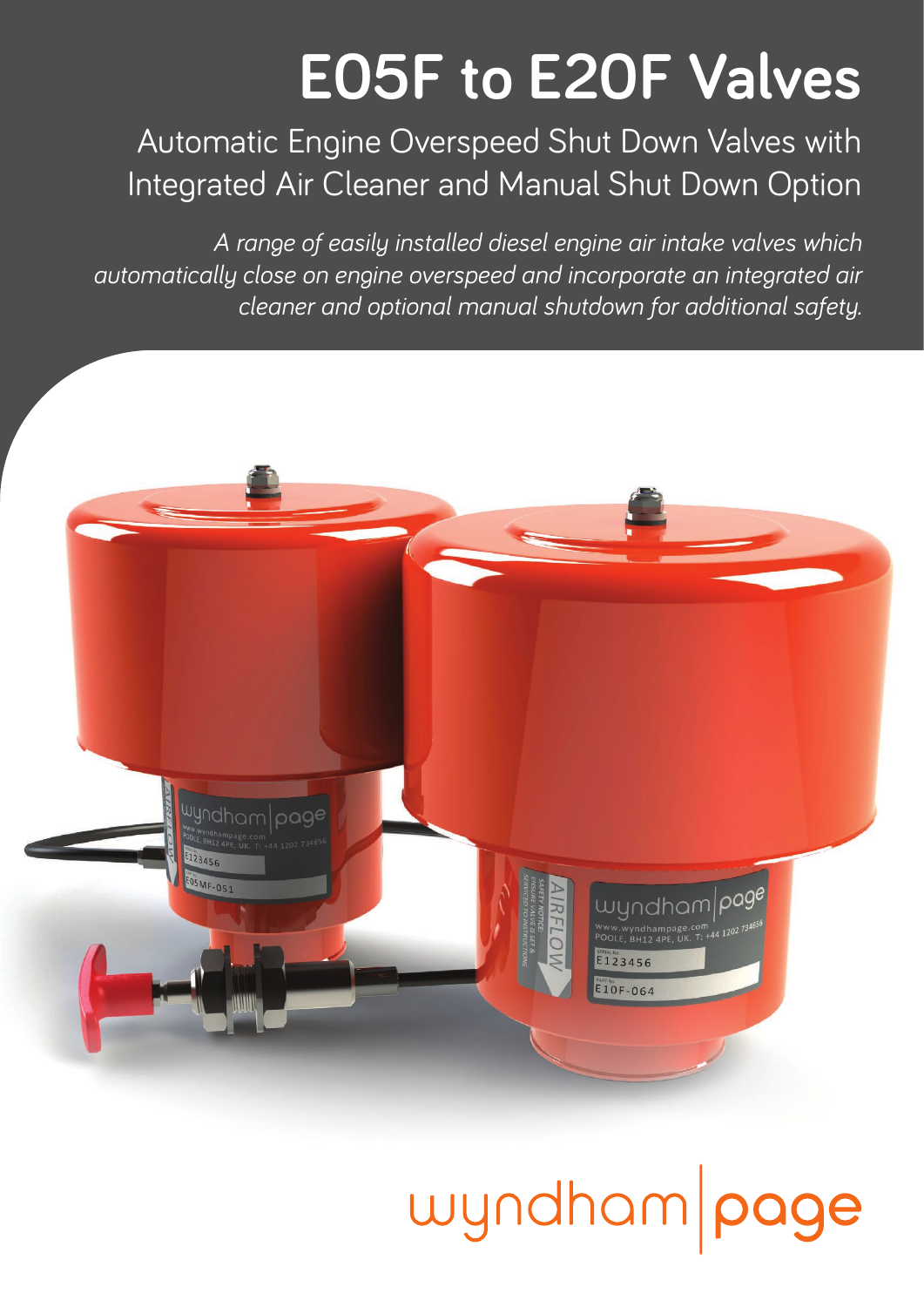#### Application

The Wyndham Page E05F, E10F and E20F diesel engine automatic overspeed shutdown valves, including the enhanced protection variants as listed below, are designed for situations where flammable gas or vapour may enter the atmosphere in an area in which a diesel engine is operating.

Should such flammable material be drawn into the engine intake this may result in uncontrolled engine overspeed and a situation in which shut down of the normal diesel fuel supply may fail to stop the engine.

Under these circumstances a rapid shut down of the engine is required by immediate closure of the engine air intake thereby reducing the potential for major damage and possible ignition of the flammable material in the surrounding atmosphere.

This series of Wyndham Page automatic engine air intake shutdown valve with integrated air cleaner are suitable for installation on either naturally aspirated or turbocharged engines.

Once installed and set, the repeatability of the actual engine automatic shutdown speed has a greater scatter in the case of turbocharged engines than for naturally aspirated types. However, unless there is a special requirement for a very precise shutdown speed, adequate protection from excessive engine overspeed is achieved.

NOTE. Please also see details of the Wyndham Page E03F / E03FM valves which offer an alternative package which may be more suited to some installations at the lower end of the engine rating range covered by this group of valves.

#### Enhanced Protection [Manual Shutdown]

Enhanced protection in the form of the addition of manual emergency shutdown operated remotely via a pull handle and mechanical cable is available for this range of valves. The valves which include this additional feature are designated E05FM, E10FM and E20FM.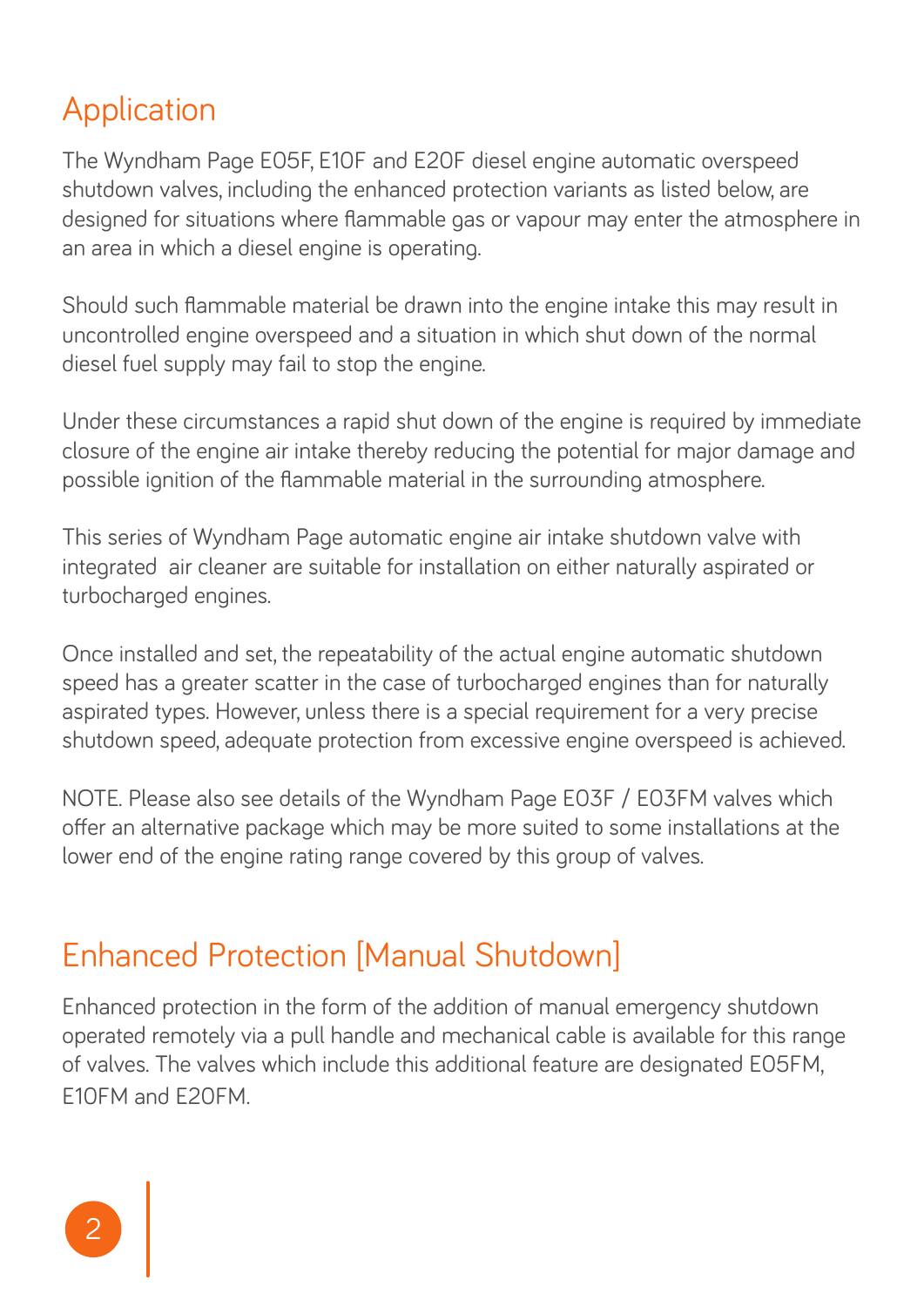#### Principle of Operation

The actuation force to close the valve is derived from the engine intake air flow passing through the valve. As the air flow increases this actuation force also increases. This force is resisted by an internal valve spring, the pre-load of which is adjusted via the "Trip Adjuster Screw".

Once the actuation force exceeds the resisting force of the valve spring, the valve rapidly moves to the closed (engine stop) position. Once closed the valve remains shut until the engine has fully stopped. The valve then resets to the open position after a delay of some seconds.

Additionally, when the manual emergency stop system is also included in the valve build, actuation of the manual stop directly moves the valve to the closed position. Once the engines stops, and the manual stop is released, the valve will again automatically reset to the open position after a short delay.

#### Description & Main Dimensions

Principal dimensions for this range of Wyndham Page shutdown valves are given in the diagram and in the tabulated data on page 4.

The valve is supplied complete with hose adaptors selected in consultation with the customer from a range typical for the rating of the engine to be protected. See tabulated information on page 4.

In the case of valves with the addition of manual shutdown, the required length of the shutdown cable may be selected from the list given on page 5. Alternative lengths may be available on application.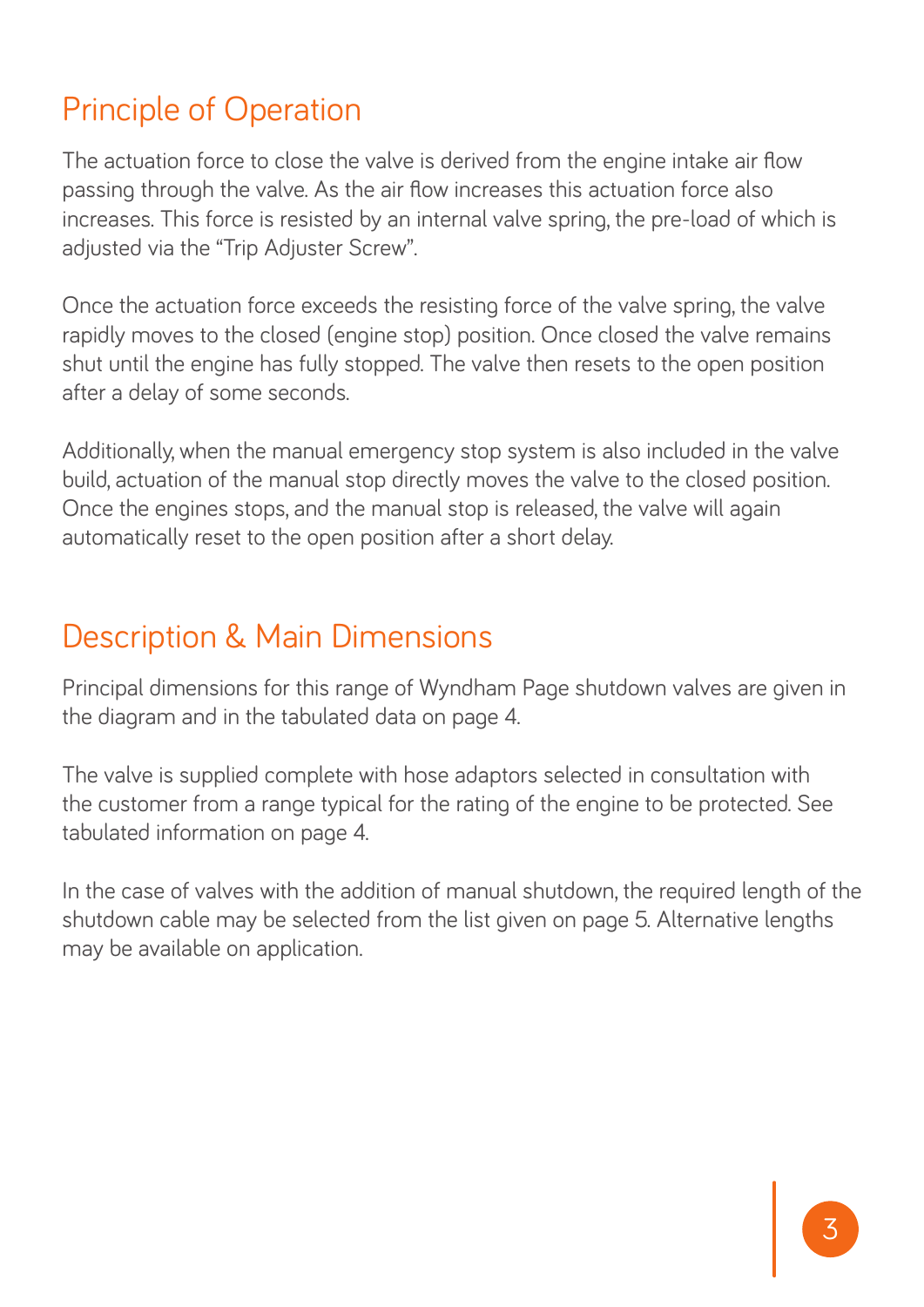| <b>METRIC</b><br><b>TABLE</b> |                | <b>ENGINE</b><br><b>POWER</b><br>(KW) |     |     |      | <b>DIMENSIONS (MM)</b> |    |                     |                                                                    |    |    |    |    |    |    |    |    |
|-------------------------------|----------------|---------------------------------------|-----|-----|------|------------------------|----|---------------------|--------------------------------------------------------------------|----|----|----|----|----|----|----|----|
| <b>MODEL</b>                  |                | <b>MIN MAX</b>                        | A   | B   |      | D                      |    | <b>MASS</b><br>(KG) | <b>STOCK HOSE ADAPTORS E</b><br>(OTHER SIZES AVAILABLE ON REOUEST) |    |    |    |    |    |    |    |    |
| E05F                          | $\overline{4}$ | 27                                    | 81  | 138 | 51   | 87                     | 20 | 0.73                | 35                                                                 | 38 | 41 | 45 | 48 | 51 |    |    |    |
| E05FM                         |                |                                       |     |     | 63.5 |                        |    | 0.85                |                                                                    |    |    |    |    |    |    |    |    |
| E10F                          | 7.5            | 45                                    | 103 | 149 | 65   | 87                     | 20 | 0.94                | 45                                                                 | 48 | 51 | 55 | 58 | 60 | 62 | 64 | 70 |
| E10FM                         |                |                                       |     |     | 79   |                        |    | 1.07                |                                                                    |    |    |    |    |    |    |    |    |
| <b>E20F</b>                   | 30             | 78                                    | 122 | 149 | 67.5 | 87                     | 20 | 1.14                | 45                                                                 | 51 | 60 | 64 | 70 | 77 |    |    |    |
| E20FM                         |                |                                       |     |     | 81.5 |                        |    | 1.38                |                                                                    |    |    |    |    |    |    |    |    |

| <b>IMPERIAL</b><br><b>TABLE</b> |    | <b>ENGINE</b><br><b>POWER</b><br>(HP) | <b>DIMENSIONS (INCHES)</b> |      |      |      |           |                     |                                                             |     |            |     |                   |     |     |  |
|---------------------------------|----|---------------------------------------|----------------------------|------|------|------|-----------|---------------------|-------------------------------------------------------------|-----|------------|-----|-------------------|-----|-----|--|
| <b>MODEL</b>                    |    | <b>MIN MAXI</b>                       | А                          | B    |      | D    |           | <b>MASS</b><br>(LB) | STOCK HOSE ADAPTORS E<br>(OTHER SIZES AVAILABLE ON REOUEST) |     |            |     |                   |     |     |  |
| E05F                            | 5  | 36                                    | 3.19                       | 5.43 | 2.01 |      | 3.43 0.79 | 1.61                | 1.4                                                         | 1.5 | <b>1.6</b> | 1.8 | 1.9               | 2.0 |     |  |
| E05FM                           |    |                                       |                            |      | 2.50 |      |           | 1.87                |                                                             |     |            |     |                   |     |     |  |
| E10F                            | 10 | 60                                    | 4.04                       | 5.87 | 2.56 |      | 3.43 0.79 | 2.07                | 1.8<br>1.9                                                  |     | 20         |     | 2.2 2.36 2.44 2.5 |     | 2.8 |  |
| E10FM                           |    |                                       |                            |      | 3.11 |      |           | 2.36                |                                                             |     |            |     |                   |     |     |  |
| <b>E20F</b>                     | 40 | 105                                   | 4.78                       | 5.87 | 2.66 | 3.43 | 0.79      | 2.51                |                                                             |     | 2.4        | 2.5 | 2.8               | 3.0 |     |  |
| E20FM                           |    |                                       |                            |      | 3.21 |      |           | 3.04                | 1.8                                                         |     |            |     |                   |     |     |  |

Data subject to change

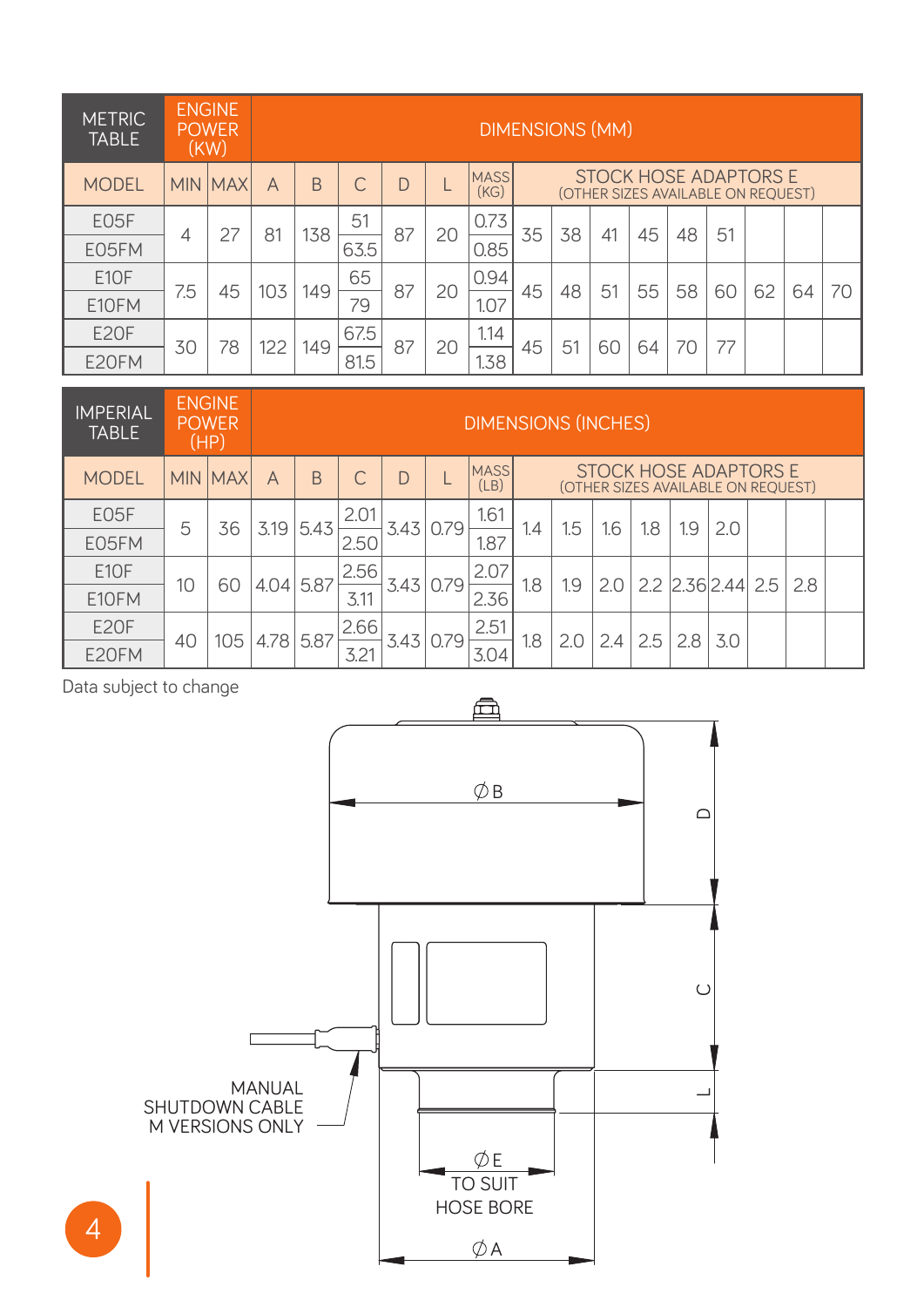### Valve Selection

To enable Wyndham Page to select the most suitable shutdown valve for a given application the following data is required:

- Engine type and model.
- Engine rating and / or application details.
- The internal bore of the intake system hose at the position the valve is to be fitted.
- Where applicable the cable length for the manual shut down.

### Order Coding



Special Features:

By arrangement with Wyndham Page.

| <b>STANDARD CABLE LENGTHS</b> |            |  |  |  |  |  |  |  |
|-------------------------------|------------|--|--|--|--|--|--|--|
| CABLE XX CODE                 | LENGTH (M) |  |  |  |  |  |  |  |
| 05                            | 0.5        |  |  |  |  |  |  |  |
| 10                            | 1.0        |  |  |  |  |  |  |  |
| 15                            | 1.5        |  |  |  |  |  |  |  |
| 20                            | 2.0        |  |  |  |  |  |  |  |
| 25                            | 2.5        |  |  |  |  |  |  |  |
| 30                            | 30         |  |  |  |  |  |  |  |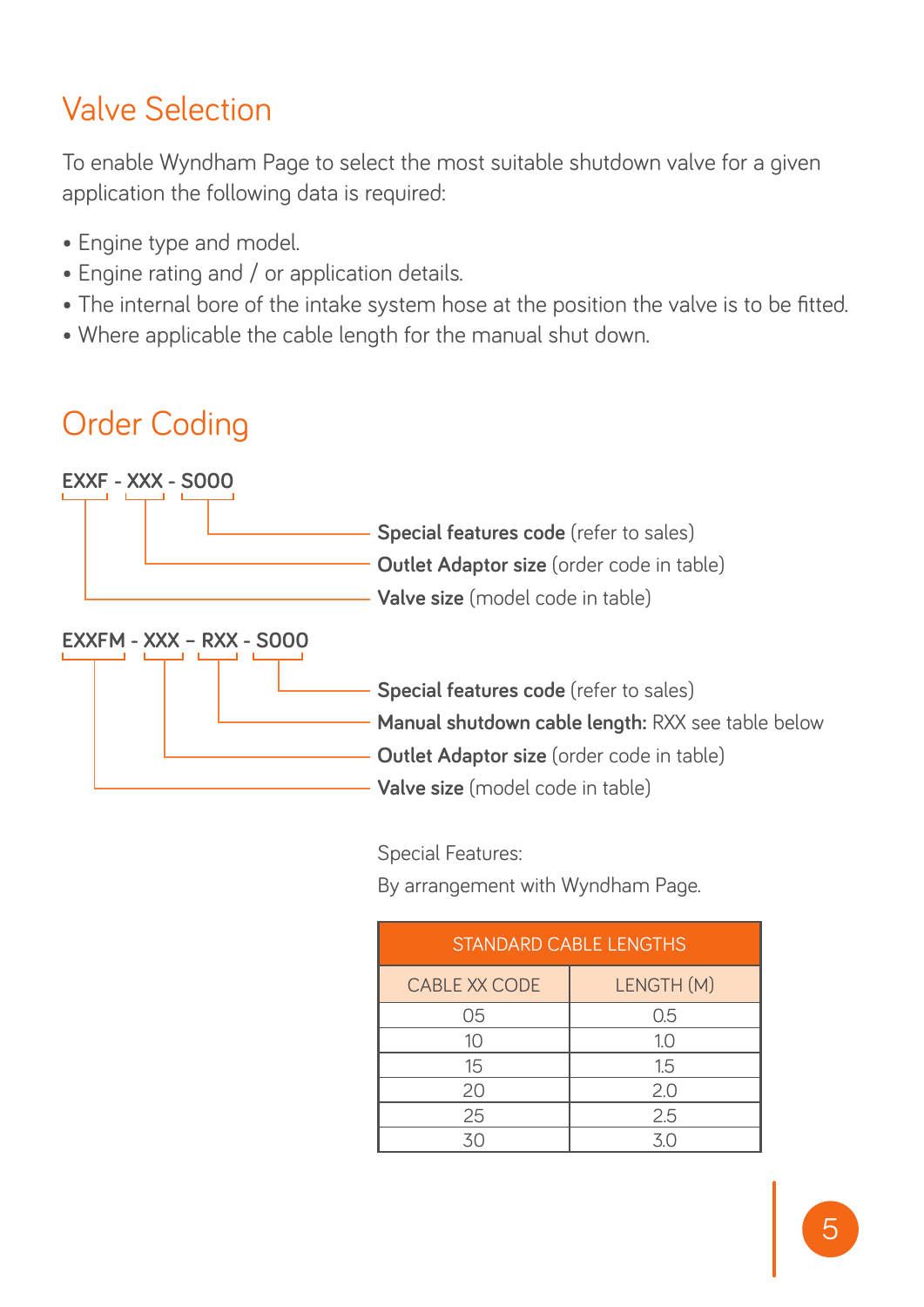#### Valve Installation

This range of Wyndham Page shutdown valves with integrated air cleaner are designed to fit in place of the existing engine air cleaner assembly.

Where applicable the valves are supplied complete with the manual shut down pull handle and selected length of shut down cable fitted and adjusted. It is recommended that the pull handle and cable are not separated from the valve when installing.

The valve assembly should ideally be installed such that the air cleaner cover can be removed to enable cleaner element change and valve setting adjustment without the need to detach the complete assembly from the engine. The valve may be fitted vertically [with the air cleaner cover uppermost] through to horizontally.

Additionally, in the case of valve assemblies supplied with a manual shutdown, ensure that a suitable run for the shutdown cable is accommodated when installing the valve assembly and that the manual emergency stop handle is fitted in a position that is readily accessible.

Details of the emergency stop handle are given in the diagram below. The stop handle assembly is designed to be located in a suitable bulkhead or mounting bracket by providing a 18mm diameter hole. To fit the pull handle assembly release the handle locknut and detach the handle. Remove the body locknut and washer at the handle end and push the handle body through the 18mm hole. Refit body washer and locknut adjusting both locknuts as required. Refit handle locknut and handle and tighten.



T HANDLE FOR EXXFM VALVES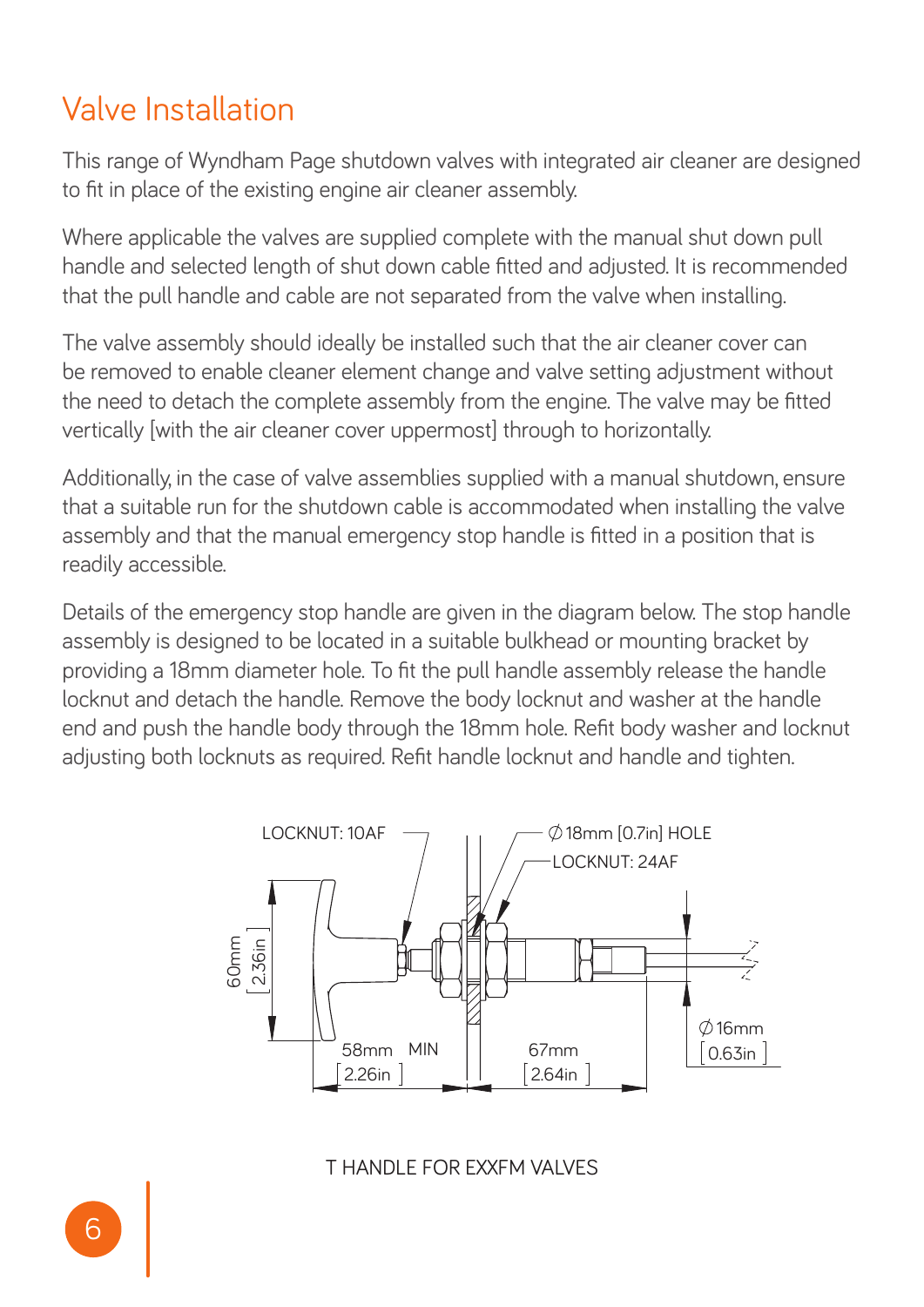The engine intake pipework and associated hose into which the shutdown valve's fitted hose adaptor is located should be adequate to fully support the valve whilst not permitting excessive vibration of the valve. Consider support brackets if necessary (contact Wyndham Page for additional details). Generally ensure that there is sufficient flexibility in the finalised intake system installation to allow for the relative movement between the system components over the full range of engine operating conditions thereby avoiding excessive mechanical stresses.

In the case of an engine with multiple intake systems requiring the fitting of more than one Wyndham Page shutdown valve, a suitable balance pipe must be installed between the intake system pipes to give a simultaneous shutdown of the fitted valves. Typically such a balance pipe should be 30% to 40% of the intake pipe diameter.

Any engine crankcase breather arrangement venting directly into the intake ports or into the air intake system downstream of the Wyndham Page shutdown valve must be sealed and replaced by an external breather system vented either to atmosphere [if permitted at the site the equipment is to operate] or into the shutdown valve air cleaner cover downstream of the air cleaner, via a suitable fitting and breather hose located as shown below.



**Important Note.** Always retain the standard fuel stop provided with the engine. The Wyndham Page valve manual stop option should never be used as the normal way to stop the engine. It is intended for emergency operation only or when checking for correct functioning.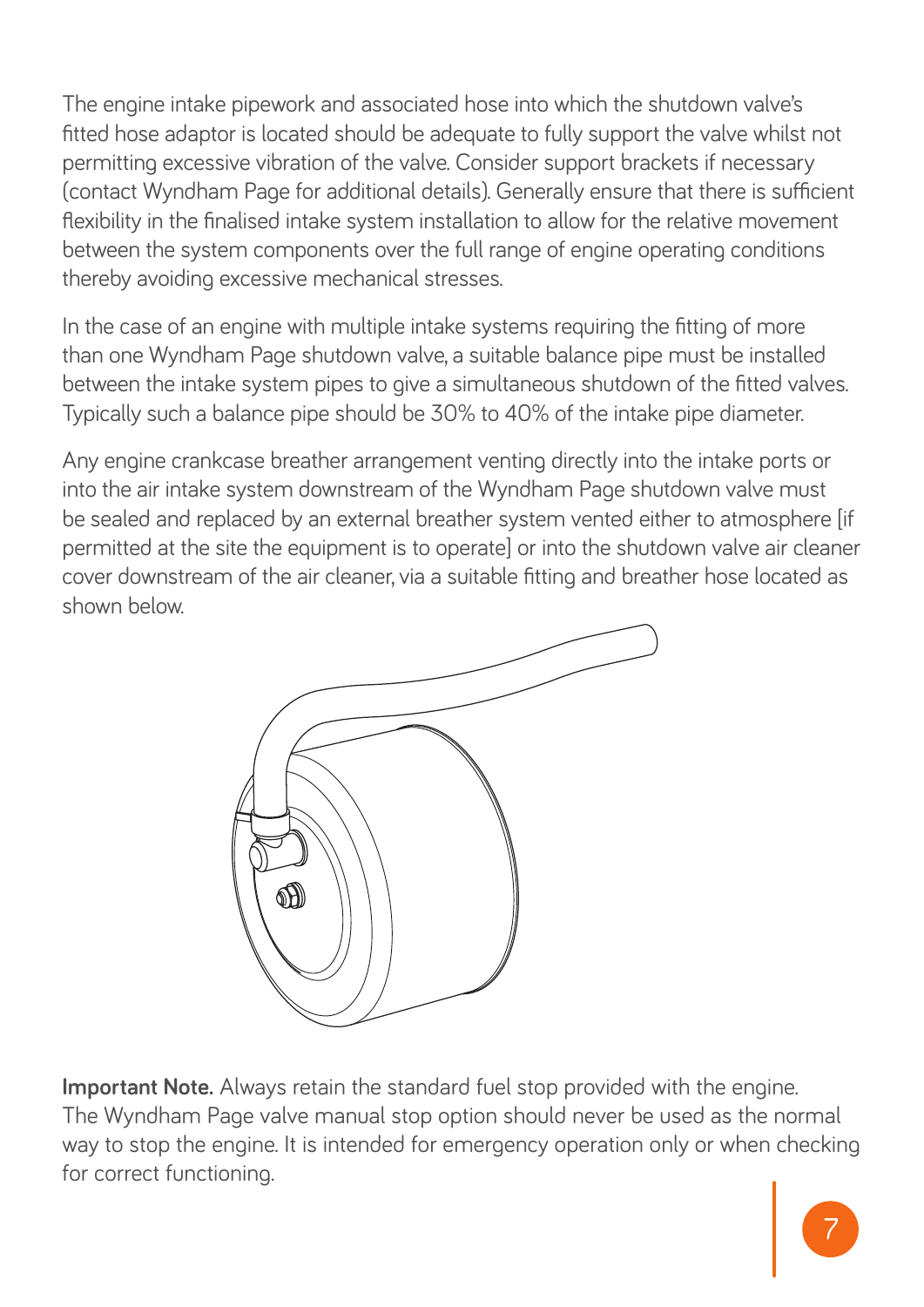#### Valve Trip Speed Setting

The Wyndham Page valve assemblies as supplied will normally be set to trip at a speed below that required. To adjust the trip speed use the trip adjuster screw and associated lock nut. See instructions and diagram below.

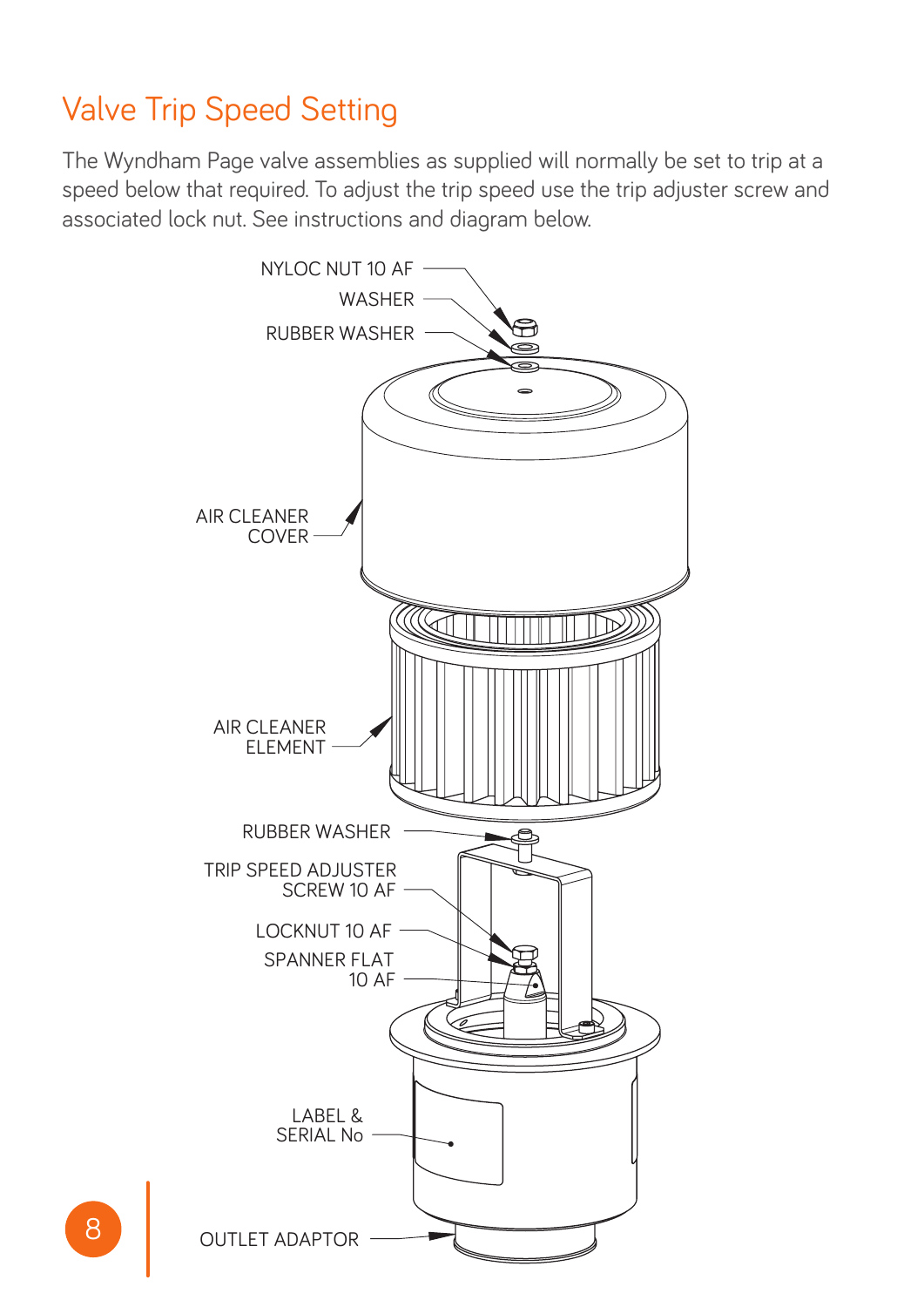**Rotating the adjuster screw clockwise increases the trip speed. Prior to attempting to set the trip speed check that where applicable the manual emergency stop pull handle is in the run condition i.e. fully pushed in. To set:**

- [1]. Check adjuster screw locknut is tight and that the intake system from valve assembly [including air cleaner element and cover], to intake manifold is fitted and secured and is leak free.
- [2]. Start engine. Slowly increase speed until a shutdown occurs. [Note; if no shut down occurs up to the maximum available engine speed with maximum throttle, remove air cleaner cover and cleaner element from the Wyndham Page valve assembly to gain access to the setting screw and locknut. Release setting screw locknut and rotate the setting screw two turns anticlockwise. Tighten locknut, refit air cleaner and cover and recheck for shutdown].
- [3]. Following initial shut down remove air cleaner cover and cleaner element to gain access to the setting screw and lock nut.
- [4]. Release setting screw locknut and rotate setting screw one turn clockwise.
- [5]. Tighten locknut, refit air cleaner and cover, start engine and slowly increase speed up to the maximum available.
- [6]. Repeat steps [3], [4] and [5] until the first time that no shut down occurs up to the highest speed available. Then adjust the setting screw a further one half turn clockwise and tighten the locknut. With the intake system fully fitted and the engine fully warmed up slowly run up and down the engine speed range a number of times to check no further shut down occurs. If a further shut down occurs reset the adjuster screw one further half turn clockwise and check again until no shut down occurs.
- [7]. Finally in the case of EXXFM valves restart the engine and run at about half maximum speed for higher if this not possible]. Operate the manual emergency stop pull to ensure engine stops within a few seconds.

#### **Notes:**

In the case of turbocharged engines it is important that the final check above is carried out with the engine under load.

A more precise method to set the trip speed is achieved by monitoring and recording the engine speed during adjustment and by temporarily raising the engine high idle speed [if safe to do so] to enable the final trip setting speed to be measured. Once the trip speed is set, the high idle must be reset to its standard setting.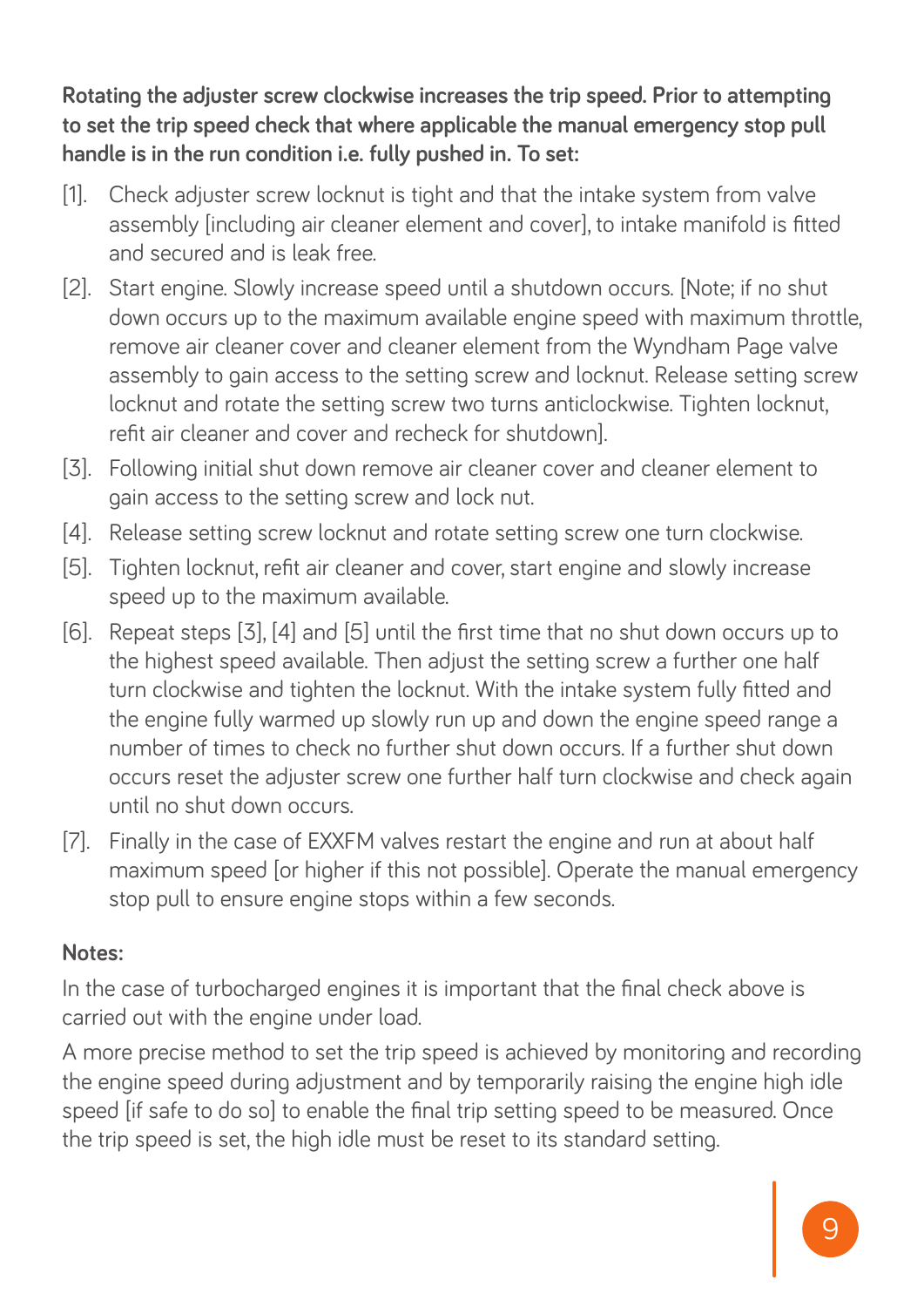#### **Maintenance**

The following maintenance schedule should be undertaken for all valve types covered in this handbook except where stated otherwise. Subject to experience of local operating conditions the frequency of the maintenance requirements may need to be varied.

- DAILY: Valves fitted with a manual emergency stop. Run engine at mid range speed [or higher if this if this not possible]. Operate the emergency pull stop. The engine should stop within a few seconds.
- MONTHLY: [1]. Check intake pipework between the Wyndham Page valve and engine to ensure all pipe fixings and any support brackets are properly fitted and secure and that the engine intake is leak free and shows no signs of significant damage.
	- [2]. Check the shutdown trip speed setting is correct by either:
	- [a] Carrying out the trip speed adjustment as outlined herein or;
	- [b] Temporarily raise the engine high idle and check trip speed using an engine tacho.
- 3 MONTHLY: [1]. Remove valve and air cleaner assembly and, where applicable, the manual emergency pull stop and cable.
	- [2]. Clean valve [not air cleaner element] as necessary using a soft brush/airline plus white spirit or similar if necessary taking all normal precautions. Dry valve.
	- [3]. Check that the valve moves smoothly over its complete operating stroke and that there are no signs of significant damage or excessive wear. Do not lubricate.
	- [4]. Where fitted check the manual pull stop and cable for damage and wear. Check it operates freely.
	- [5]. Refit valve and complete "monthly" checks as above plus daily check where applicable.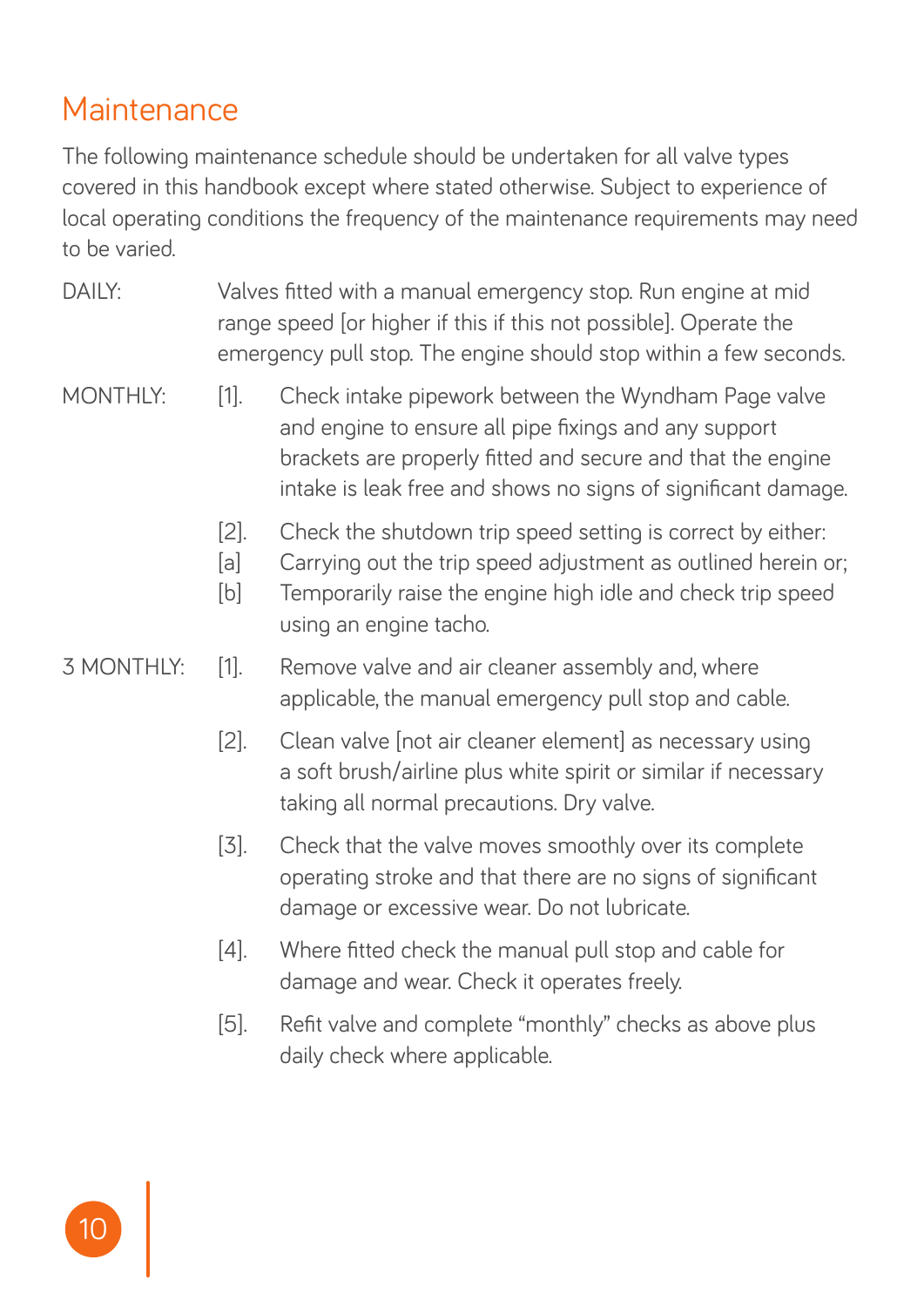- NOTES: [a]. Carry out the above maintenance whilst the engine is in a non-hazardous area.
	- [b]. Where applicable ensure that the high idle speed of the engine is reset to the correct value.
	- [c]. Any problems identified must be rectified before returning the equipment to a hazardous area.
	- [d]. Air cleaner elements should be serviced in accordance with the engine manufacturers instructions.